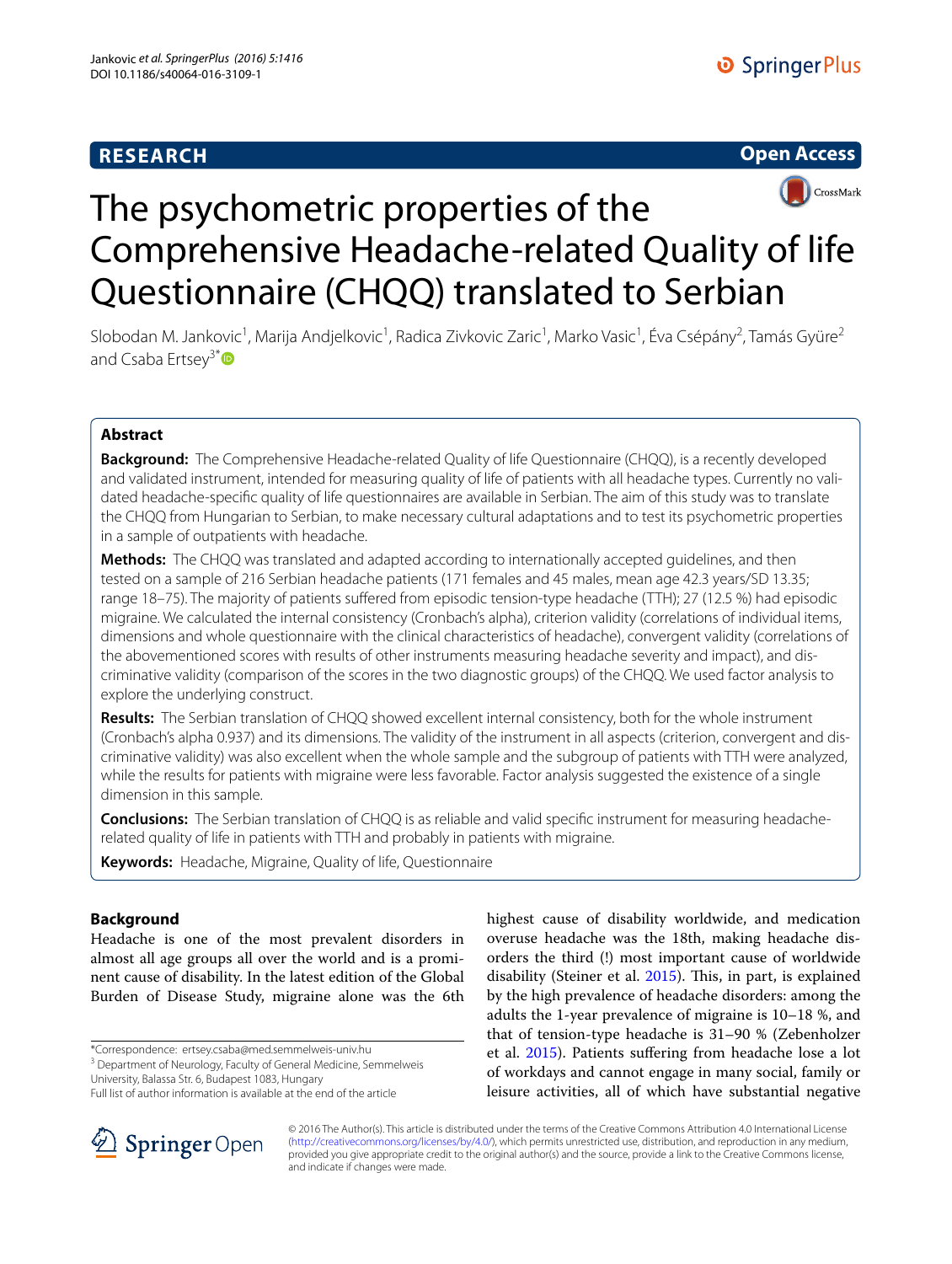impact on quality of life. Headaches, especially chronic headaches, also have a significant psychiatric comorbidity with increased risk of anxiety, depression, panic disorder, and suicide attempts, as reviewed in Pompili et al. ([2010\)](#page-8-2). The comorbidity with these psychiatric conditions may lead to less favourable outcomes and has a negative influence on the perceived quality of life and disability of the sufferers (Lanteri-Minet et al. [2005;](#page-8-3) Risal et al. [2016](#page-8-4)). The treatment of headache is nowadays targeted not only towards absence of pain, but to overall improvement in quality of life (Freitag and Schloemer [2014](#page-8-5)).

Measuring quality of life (QOL) in patients with headache is important for research purposes and is frequently used as a secondary endpoint in interventional studies. Assessing QOL may also be important because it reports the subjective experience of the patient, giving a unique insight into the way the headache would affect the patient's daily life. In this respect, QOL instruments may complement the information of the patients' conditions given by headache diaries and headache severity scales.

There are several specific instruments for measuring quality of life in patients with headache, but the majority of them were developed for use in patients with migraine, leaving patients with other headache types without a suitable tool. This limitation was recently overcome by development and validation of the Comprehensive Headache-related Quality of life Questionnaire (CHQQ) which is intended for use in all headache types (Manhalter et al. [2012\)](#page-8-6). The CHQQ contains 23 items probing various aspects of daily life that had been found important by a panel of headache experts and patients (Manhalter et al. [2012](#page-8-6)). Based on the 23 items, three dimensions (physical, mental and social) and a total score are calculated and transformed to a 0–100 scale (100 representing the best possible QOL) as is the usual practice in reporting QOL. The original Hungarian CHQQ scale showed adequate reliability, criterion and convergent validity in migraineurs and tension type headache patients (Manhalter et al. [2012\)](#page-8-6), with migraineurs having significantly lower scores (worse QOL) in 16 of the 23 items, all dimensions and total score, as expected. The preliminary results of CHQQ's validation in 60 patients suffering from cluster headache were also encouraging, with excellent reliability and adequate criterion and convergent validity (Ertsey et al. [2015a\)](#page-8-7). The CHQQ was recently found to be responsive to the effect of treatment in a pilot study of patients suffering from medication overuse headache (Gyüre et al. [2014](#page-8-8)). Taken together, the CHQQ seems to be suitable for every-day use in clinical practice.

The current study reports the first validation effort of CHQQ in a foreign language. At present, there are no cross-culturally validated versions of CHQQ in other languages: translations in English, Farsi and Urdu are being tested in the USA, India, Iran and Pakistan, respectively (Ertsey et al. [2015b\)](#page-8-9).

Currently, there are no available Serbian translations with trans-cultural adaptations of headache-specific quality of life measurement instruments, so researchers in Serbia use only basic clinical tools when investigating patients with headache (Stojimirovic et al. [2015\)](#page-8-10).

The aim of our study was to translate the Comprehensive Headache-related Quality of life Questionnaire (CHQQ) from Hungarian to Serbian, to make necessary cultural adaptations and to test its psychometric properties in a sample of outpatients with headache.

## **Patients and methods**

#### **Patients**

The study included outpatients of a primary care Health Center in Kragujevac, Serbia, who consecutively visited their general practitioners from February to June 2015. We only included patients who had previously been diagnosed by a neurologist either with episodic migraine (with or without aura; ICHD-II codes 1.1 and 1.2) or (with episodic tension-type headache; ICHD-II code 2.1) (Headache Classification Subcommittee of the International Headache Society [2004\)](#page-8-11). The patients with the following diagnoses were excluded from the study: rare adult migraine subtypes, probable migraine, probable tension-type headache, analgesic abuse, moderate to severe liver or kidney failure, untreated hypertension, refractive disorders and chronic pain syndromes. Patients with mood or anxiety disorders were not excluded from the study, but psychiatric comorbidities were not formally tested and therefore were not applied as grouping variables.

All patients gave informed consent to participating in the study. The study was approved by the Ethics Committee of the Health Center in Kragujevac, Serbia, where the study took place.

A total of 216 patients completed all the questionnaires and were included in the analysis. There were 171 females (79.2 %) and 45 males (20.8 %), all of Caucasian origin. The mean age was 42.3 years, (SD 13.35; range 18–75). One hundred and sixty-nine patients (78.2 %) were employed, whereas 21 (9.7 %) were unemployed, 15 (6.9 %) were retired and 11 (5.1 %) were students.

The majority of our patients suffered from episodic tension-type headache (189 patients, i.e. 87.5 %), and 27 (12.5 %) were migraineurs. The patients with migraine had a somewhat higher attack frequency (mean 11.9 attacks in 3 months, SD 9.2, vs. 9.8 in 3 months, SD 14.2,  $p > 0.05$ ), significantly higher pain intensity (mean 7.9 points on a scale from 1 to 10, SD 1.7, vs. 5.5 points, SD 2.2,  $p < 0.01$ ) and significantly longer duration of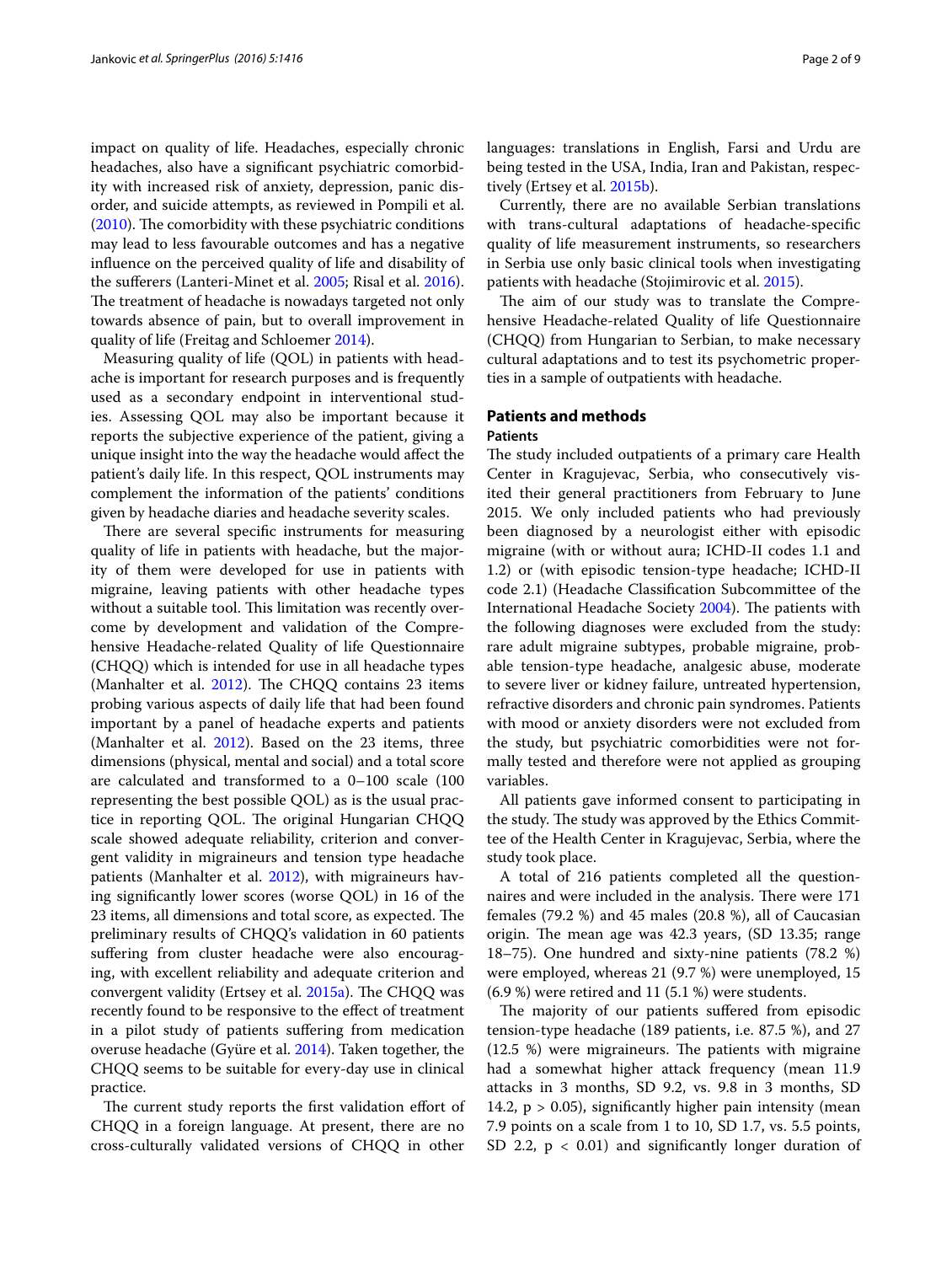attack (mean 619.6 min, SD 1002.6 min, vs. 281.7 min, SD 524.3 min,  $p < 0.01$ ) than patients with tension-type headache. The ratio of males to females was not significantly different among the patients with migraine and among those with tension-type headache (2:25 vs. 43:146, Fisher's exact test  $p = 0.078$ ). Only 3 patients reported medically treated depression as concomitant condition, and all of them suffered from tension-type headache.

## **Methods**

## *Translation and cultural adaptation of the original CHQQ questionnaire*

The translation and cultural adaptation of the CHQQ was made according to the guidelines of the International Society for Pharmacoeconomics and Outcomes Research (ISPOR) (Wild et al. [2005\)](#page-8-12). The original scale was first translated from Hungarian to Serbian by two independent Serbian persons, a professional translator and a bilingual university lecturer. They translated the scale independently of each other, and then the translations were harmonized to one Serbian version at the meeting of the study investigators and the translators. The harmonized Serbian version was then translated back to Hungarian by a native Hungarian translator, who was not aware of the original Hungarian version of the CHQQ. The back-translation to Hungarian was then compared with the original Hungarian version by the study investigators, and at new meeting of investigators the final Serbian version of the CHQQ was agreed on. The final translation of CHQQ to Serbian was then tested on 10 headache patients at the Health Center in Kragujevac, Serbia for clarity and comprehension. After the pilot a few minor changes of wording were made, and then final Serbian version of the CHQQ was copied and prepared for psychometric testing.

#### *Data recording*

The patients completed the Serbian version of CHQQ, the Serbian version of the Headache Under-Response to Treatment (HURT) Questionnaire (Buse et al. [2012](#page-7-0)) and the Serbian version of The Migraine Disability Assessment Test (MIDAS) (Stewart et al. [2001](#page-8-13)) in the Health Center, after their encounter with the general practitioners, who administered the questionnaires. After completing the questionnaires, the patients returned them to the general practitioners. The general practitioners collected the clinical characteristics of the patients during the encounter, using a purpose-built checklist. Headache severity was assessed by the patient, using a visual analogue scale (VAS; 0–100 mm). Headache diagnoses had previously been made by neurologists, and for the purpose of this study were copied from the patients' files. The patients were not formally tested for depression or anxiety.

#### **Statistical analysis**

Kolmogorov–Smirnov tests with Lilliefors correction were used to test whether the questionnaires' data were normally distributed. As most of the data were not normally distributed, we used nonparametric tests where applicable.

The reliability of the Serbian version of CHQQ was tested by measuring the internal consistency through calculation of the Cronbach's alpha. The Cronbach's alpha was calculated for both the whole instrument and its dimensions. The criterion validity of the Serbian version of CHQQ was tested by the correlation of the patient's headache characteristics with the individual items, dimensions and total score of the questionnaire. The convergent validity was assessed through investigation of correlation of the individual items, the three dimensions and the total score with the total score of the HURT and MIDAS instruments. We calculating Spearman's rank correlations for all tests of criterion and convergent validity. The discriminative validity was tested by comparing the results of the Serbian version of CHQQ in the two diagnostic groups, the patients with migraine and tension-type headache, by means of the Mann–Whitney test.

As the data were not normally distributed, the factor structure of the Serbian translation of CHQQ was examined by the principal axis factoring method, as recommended by Fabrigar et al. [\(1999\)](#page-8-14). The factors were extracted with the condition that Eigenvalues had to be greater than 1. Extracted factors were than compared with their respective CHQQ items, and named accordingly.

All calculations in this study were performed by SPSS software, version 18. The level of significance was set to  $p < 0.05$ .

#### **Results**

#### **Completing the questionnaires**

The average duration of completing all the questionnaires of the study was less than 25 min, and the patients did not complain about any difficulty. All patients answered to each of the questions in the three questionnaires. Therefore, the answers of all 216 patients were entered to the statistical calculations of reliability and validity.

#### **Reliability**

The reliability of the questionnaire when tested on the whole study sample was very good, with the Cronbach's alpha being 0.937; when tested on patients with tension headache only, the Cronbach's alpha was 0.930, and the same parameter was 0.954 in the group of migraineurs. The dimensions of the questionnaire (physical, mental and social) also showed satisfactory reliability in both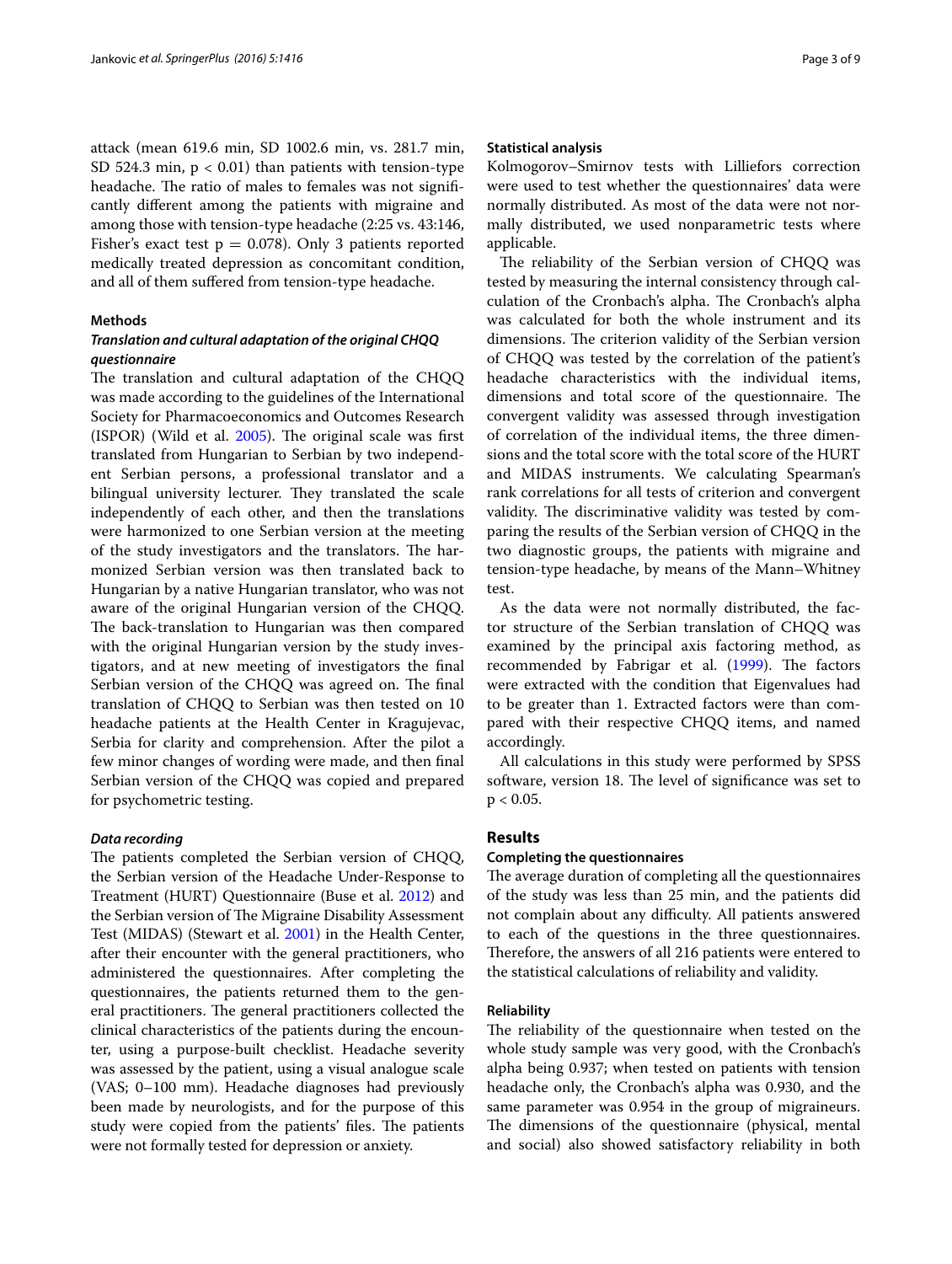the whole study sample and in the diagnostic subgroups (Table [1](#page-3-0)).

#### **Validity**

## *Criterion validity*

When taking the whole sample, all 23 items, total questionnaire score, and scores of physical, mental and social dimensions were significantly and negatively correlated with headache frequency and headache severity. It was similar with mean attack length, with the exception of the item 21 (embarrassment due to headaches) where the correlation was not significant. On the other hand, disease length correlated with the dimensions and the total score, but only with 14 of the 23 the items (items nos. 1–6, 8, 9, 11, 16–19, and 22). The results were similar in the subgroup of patients with tension-type headache. However, in the subgroup of patients with migraine, the dimensions and the total score correlated negatively and significantly only with headache severity (Table [2](#page-4-0)).

#### *Convergent validity*

The CHQQ instrument showed excellent convergent validity for the whole sample and for the subgroup of patients with tension-type headache (Table [3\)](#page-5-0). All items, the total score of CHQQ and the scores of the dimensions correlated negatively and significantly (with high correlation coefficients) with both MIDAS and HURT scores. The results were less favorable for the subgroup of patients with migraine, where only the mental dimension correlated both negatively and significantly with the HURT score, while the total score of CHQQ and the scores of other dimensions correlated negatively, but not significantly with MIDAS and HURT scores (Table [3](#page-5-0)).

#### *Discriminative validity*

Comparing the CHQQ results among the two subgroups (migraine and TTH) we found showed higher scores in the group of TTH patients. The difference was significant for 20 of the 23 items (7/8 items of the physical dimension, 9/10 items of mental dimension and 4/5 items of the social dimension), and also significant for the whole questionnaire and for each of the three dimensions (Table [4](#page-6-0)).

<span id="page-3-0"></span>**Table 1 The internal consistency of the questionnaire and its dimensions (Cronbach's alpha values)**

|                          | Whole study<br>sample | <b>Patients</b><br>with TTH | <b>Patients</b><br>with migraine |
|--------------------------|-----------------------|-----------------------------|----------------------------------|
| Total score              | 0.937                 | 0.930                       | 0.954                            |
| Physical dimension 0.915 |                       | 0.914                       | 0.870                            |
| Mental dimension         | 0835                  | 0.814                       | 0.896                            |
| Social dimension         | 0.722                 | 0.692                       | 0.888                            |

Comparing the patients' scores with those of the patients of the original validation study, the Serbian TTH patients had numerically higher CHQQ values on 15/23 items, all dimensions and total score than the Hungarians, while Serbian migraineurs had numerically higher CHQQ values on 14/23 items, 2/3 dimensions and total score than the Hungarians; most divergent items were part of the Mental dimension in both diagnostic groups.

#### **Factor structure of the questionnaire**

In order to check whether dimensions of the questionnaire defined in the Hungarian version correspond to the dimensions (factors) in Serbian version, we performed exploratory factor analysis with principal axis factoring of the whole sample and on the diagnostic subgroups. When examining the whole sample, a single factor emerged, explaining 56.1 % of the total variance. Nineteen of the 23 items had high (>0.7) loadings on this factor; exceptions were items 13, 19, 20 and 21. As this factor encompasses items with very different facets of quality of life, it could be called ', general effects of headache'. In the TTH subgroup, the factor structure was very similar, with a single factor explaining 54.9 % of the total variance: seventeen of the 23 items had high (>0.7) loadings on this factor, with the exception of items 9, 13, 17, 19, 20 and 21. In the group of migraineurs, two factors emerged, explaining 52.2 and 8.5 % of the total variance, respectively. Thirteen items had high (>0.7) loadings on factor 1, including items 1–6, 8, 9, 11, 12, 15, 22 and 23. Two items (20 and 21) had high loadings on factor 2.

#### **Discussion**

This study is the first to report the psychometric properties of the headache-specific quality of life CHQQ instrument in a foreign language. The Serbian translation of CHQQ showed excellent internal consistency, both for the whole instrument and its individual dimensions. The validity of the instrument was also excellent in all aspects (criterion, convergent and discriminant validity) when whole sample and subgroup of patients with TTH were analyzed; only two items, i.e. item 20 (financial situation) and item 21 (embarrassment due to headaches) did not perform well. The lack of significant correlations in the case of these two items can probably be explained with cultural and social differences. The attitude towards patients in Serbia is generally sympathetic and respectful (Jocić and Krajnović [2014\)](#page-8-15), so they are rarely embarrassed by their disease, and this may be even more true in case of episodic headaches, which do not cause permanent or readily perceptible hindrances. Besides, the majority of patients in Serbia are paid minimal wages, therefore they do not perceive transient absences from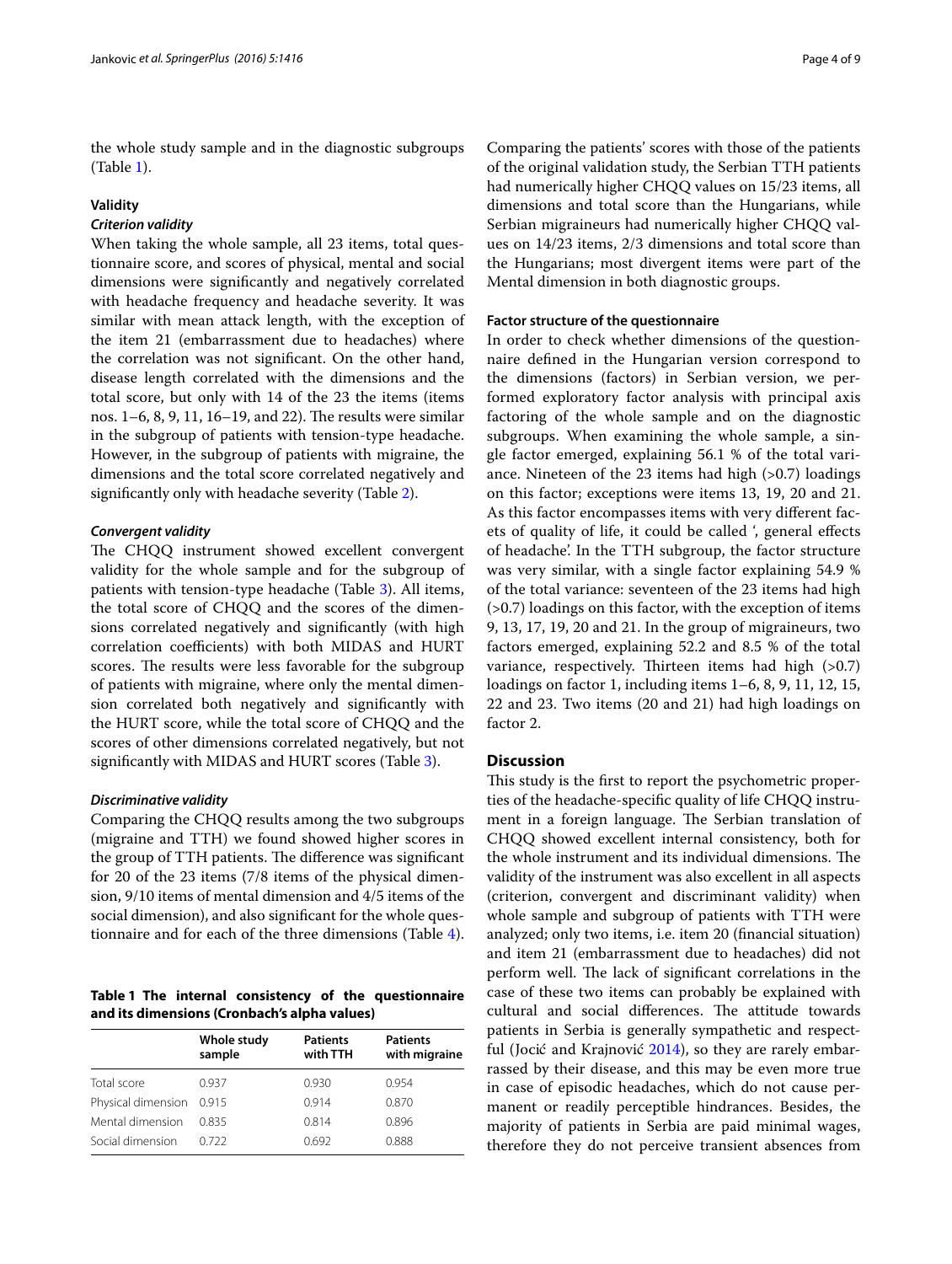| Page 5 of 9 |  |  |  |
|-------------|--|--|--|
|-------------|--|--|--|

| Item or score                                | Group      | Frequency of headache<br>attacks (in the last 3 months) | <b>Headache severity</b><br>(VAS) | Mean attack<br>length (min) | Disease length<br>(years) |
|----------------------------------------------|------------|---------------------------------------------------------|-----------------------------------|-----------------------------|---------------------------|
| 1. Work performance                          | ALL        | $-0.467$                                                | $-0.527$                          | $-0.242$                    | $-0.207$                  |
| 2. Household chores                          | ALL        | $-0.487$                                                | $-0.547$                          | $-0.237$                    | $-0.168$                  |
| 3. Social life                               | ALL        | $-0.502$                                                | $-0.528$                          | $-0.279$                    | $-0.217$                  |
| 4. Leisure activities                        | ALL        | $-0.491$                                                | $-0.550$                          | $-0.323$                    | $-0.247$                  |
| 5. Vacations/awaydays                        | ALL        | $-0.496$                                                | $-0.522$                          | $-0.273$                    | $-0.167$                  |
| 6. Physical health                           | ALL        | $-0.537$                                                | $-0.520$                          | $-0.285$                    | $-0.261$                  |
| 7. Appearance                                | ALL        | $-0.400$                                                | $-0.477$                          | $-0.208$                    | $-0.128$                  |
| 8. Relationship with other family<br>members | ALL        | $-0.391$                                                | $-0.440$                          | $-0.213$                    | $-0.164$                  |
| 9. Sexual life                               | ALL        | $-0.379$                                                | $-0.414$                          | $-0.258$                    | $-0.223$                  |
| 10. Sleep                                    | <b>ALL</b> | $-0.458$                                                | $-0.461$                          | $-0.234$                    | $-0.048$                  |
| 11. Energy                                   | ALL        | $-0.453$                                                | $-0.552$                          | $-0.333$                    | $-0.148$                  |
| 12. Mood                                     | ALL        | $-0.424$                                                | $-0.526$                          | $-0.278$                    | $-0.126$                  |
| 13. Memory                                   | ALL        | $-0.354$                                                | $-0.304$                          | $-0.157$                    | $-0.076$                  |
| 14. Concentration                            | ALL        | $-0.463$                                                | $-0.427$                          | $-0.235$                    | $-0.084$                  |
| 15. Thinking                                 | <b>ALL</b> | $-0.470$                                                | $-0.407$                          | $-0.210$                    | $-0.065$                  |
| 16. General health perceptions               | ALL        | $-0.382$                                                | $-0.458$                          | $-0.181$                    | $-0.137$                  |
| 17. Irritability                             | ALL        | $-0.441$                                                | $-0.486$                          | $-0.246$                    | $-0.279$                  |
| 18. Frustration                              | ALL        | $-0.438$                                                | $-0.481$                          | $-0.327$                    | $-0.197$                  |
| 19. Abortive medication use                  | ALL        | $-0.397$                                                | $-0.520$                          | $-0.311$                    | $-0.258$                  |
| 20. Financial situation                      | ALL        | $-0.281$                                                | $-0.305$                          | $-0.144$                    | $-0.084$                  |
| 21. Embarrassment due to head-<br>aches      | ALL        | $-0.155$                                                | $-0.143$                          | $-0.002$                    | 0.036                     |
| 22. Worries about headache                   | ALL        | $-0.530$                                                | $-0.587$                          | $-0.290$                    | $-0.142$                  |
| 23. Life enjoyment                           | ALL        | $-0.450$                                                | $-0.565$                          | $-0.280$                    | $-0.118$                  |
| Physical score                               | ALL        | $-0.558$                                                | $-0.615$                          | $-0.313$                    | $-0.221$                  |
|                                              | <b>TTH</b> | $-0.567$                                                | $-0.575$                          | $-0.299$                    | $-0.160$                  |
|                                              | Migraine   | $-0.138$                                                | $-0.614$                          | $-0.040$                    | $-0.143$                  |
| Mental score                                 | ALL        | $-0.577$                                                | $-0.606$                          | $-0.337$                    | $-0.176$                  |
|                                              | TTH        | $-0.569$                                                | $-0.578$                          | $-0.319$                    | $-0.112$                  |
|                                              | Migraine   | $-0.253$                                                | $-0.471$                          | $-0.111$                    | $-0.037$                  |
| Social score                                 | ALL        | $-0.542$                                                | $-0.572$                          | $-0.314$                    | $-0.193$                  |
|                                              | <b>TTH</b> | $-0.541$                                                | $-0.555$                          | $-0.307$                    | $-0.158$                  |
|                                              | Migraine   | $-0.197$                                                | $-0.511$                          | $-0.079$                    | $-0.059$                  |
| Total score                                  | ALL        | $-0.584$                                                | $-0.628$                          | $-0.337$                    | $-0.206$                  |
|                                              | <b>TTH</b> | $-0.586$                                                | $-0.599$                          | $-0.324$                    | $-0.146$                  |
|                                              | Migraine   | $-0.187$                                                | $-0.577$                          | $-0.015$                    | $-0.044$                  |

<span id="page-4-0"></span>**Table 2 The criterion validity of the questionnaire: the correlations of the items, dimensions and total score of the instrument with the clinical characteristics**

\* ALL, whole sample, TTH, subgroup of patients with tension-type headache; Migraine, subgroup of patients with migraine; values of Spearman's correlation coefficients given in italic are significant (p < 0.05)

work as a major financial loss (Stosić and Karanović [2014](#page-8-16)). This was probably the reason why these two items did not correlate with severity and headache frequency well, and why their impact on quality of life was small.

The psychometric properties of the CHQQ were less satisfactory in the subgroup of patients with migraine. The correlation coefficients of the scale scores with headache frequency, severity and attack duration were relatively high and negative, as expected, but significance was not reached. The correlations of migraineurs' CHQQ scores with their respective MIDAS and HURT scores were also in the expected direction, but they were not significant. This is not necessarily the consequence of an inherent weakness of the instrument: in fact, CHQQ's original version had showed significant correlations with the clinical data and SF-36 scores of migraineurs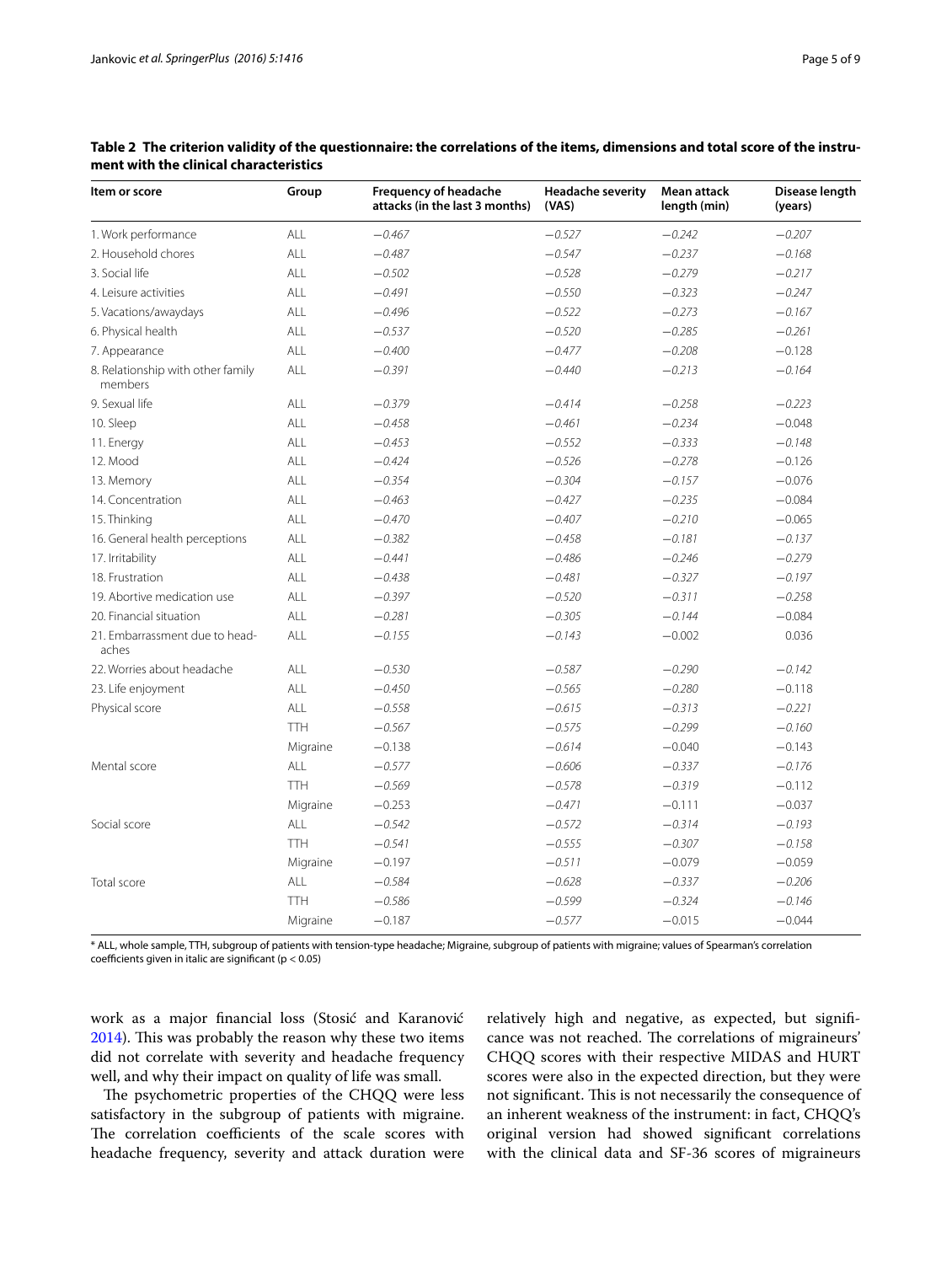<span id="page-5-0"></span>**Table 3 The convergent validity of the questionnaire the correlations of the items, dimensions and total score of the instrument with the total scores of the Headache Under-Response to Treatment (HURT) Questionnaire and The Migraine Disability Assessment Test (MIDAS)**

| Item or score                                  | Group      | <b>MIDAS</b> | HURT     |
|------------------------------------------------|------------|--------------|----------|
| 1. Work performance                            | AI I       | $-0.609$     | $-0.542$ |
| 2. Household chores                            | ALL        | $-0.623$     | $-0.552$ |
| 3. Social life                                 | ALL        | $-0.608$     | $-0.528$ |
| 4. Leisure activities                          | AI         | $-0.557$     | $-0.474$ |
| 5. Vacations/awaydays                          | ALL        | $-0.562$     | $-0.581$ |
| 6. Physical health                             | ALL        | $-0.606$     | $-0.552$ |
| 7. Appearance                                  | ALL        | $-0.507$     | $-0.439$ |
| 8. Relationship with other family mem-<br>bers | ALL        | $-0.532$     | $-0.433$ |
| 9. Sexual life                                 | ALL        | $-0.551$     | $-0.383$ |
| 10. Sleep                                      | ALL        | $-0.451$     | $-0.466$ |
| 11. Energy                                     | Al I       | $-0.547$     | $-0.492$ |
| 12. Mood                                       | ALL        | $-0.556$     | $-0.493$ |
| 13. Memory                                     | ALL        | $-0.415$     | $-0.399$ |
| 14. Concentration                              | Al I       | $-0.566$     | $-0.481$ |
| 15. Thinking                                   | ALL        | $-0.509$     | $-0.493$ |
| 16. General health perceptions                 | ALL        | $-0.509$     | $-0.480$ |
| 17. Irritability                               | ALL        | $-0.510$     | $-0.463$ |
| 18. Frustration                                | ALL        | $-0.576$     | $-0.537$ |
| 19. Abortive medication use                    | ALL        | $-0.501$     | $-0.406$ |
| 20. Financial situation                        | ALL        | $-0.364$     | $-0.357$ |
| 21. Embarrassment due to headaches             | ALL        | $-0.176$     | $-0.235$ |
| 22. Worries about headache                     | Al I       | $-0.569$     | $-0.597$ |
| 23. Life enjoyment                             | ALL        | $-0.584$     | $-0.559$ |
| Physical score                                 | ALL        | $-0.682$     | $-0.609$ |
|                                                | <b>TTH</b> | $-0.691$     | $-0.626$ |
|                                                | Migraine   | $-0.221$     | $-0.193$ |
| Mental score                                   | ALL        | $-0.678$     | $-0.632$ |
|                                                | <b>TTH</b> | $-0.677$     | $-0.623$ |
|                                                | Migraine   | $-0.207$     | $-0.450$ |
| Social score                                   | ALL        | $-0.629$     | $-0.596$ |
|                                                | <b>TTH</b> | $-0.629$     | $-0.598$ |
|                                                | Migraine   | $-0.225$     | $-0.366$ |
| Total score                                    | ALL        | $-0.690$     | $-0.632$ |
|                                                | <b>TTH</b> | $-0.692$     | $-0.634$ |
|                                                | Migraine   | $-0.211$     | $-0.366$ |

\* ALL, whole sample; TTH, subgroup of patients with tension-type headache; Migraine, subgroup of patients with migraine; values of Spearman's correlation coefficients given in italic are significant (p < 0.05)

(Manhalter et al. [2012\)](#page-8-6). The main reason of not finding significant correlations in the current sample was probably the small number of migraineurs (27 patients). Further investigations, involving a significantly bigger number of Serbian migraine patients are necessary to assess the validity of CHQQ in migraine.

When compared to the original Hungarian version (Manhalter et al.  $2012$ ), the Serbian translation of CHQQ is non-inferior, and in some aspects even shows better results. The internal consistency of the Serbian translation was slightly higher, and correlations with the headache characteristics were stronger than in the original Hungarian sample. The convergent validity was especially impressive in the Serbian sample, since most of the negative correlations with HURT and MIDAS were higher than 0.5. The Serbian translation of CHQQ would perform even better if the items 20 and 21 (which are probably not relevant for the patients due to cultural and social differences) were excluded: after elimination of these two items the Cronbach's alpha for the whole Serbian sample would grow from 0.937 to 0.944. However, both with and without the items 20 and 21, the Serbian translation of the CHQQ can be considered as reliable and valid instrument for measurement of headache-related quality of life in patients with TTH and migraine. This finding is especially interesting if one considers the linguistic differences: while the original version of the CHQQ was developed in Hungarian (a Finno-Ugric language), the present study was done in Serbian (a Slavic language), so this study underlines that the results of the original validation study may be replicated in other languages (belonging to different language families), and indicates that the CHQQ may be used in different linguistic or cultural settings, too.

The original validation study of the CHQQ was performed on a group of consecutive patients visiting a headache specialty service. As expected, most of the patients had migraine, but the study also included 34 patients with TTH (Manhalter et al. [2012](#page-8-6)). Although that study found that the CHQQ was reliable and valid in TTH as well, the criterion and convergent validity in the TTH group were less robust than those in the migraine group. In the present study, most of the patients had tension-type headache, the effect of which on quality of life had less often been studied. The results of the present study confirm that CHQQ can be used for studying quality of life in tension type headache as well.

Similarly to other QOL instruments, the items of the original CHQQ were grouped in three dimensions (physical, mental and social), which was based on the content of the items. Item-dimension correlations supported the hypothesized dimensions, but a factor analysis was not performed on the Hungarian sample of patients (Manhalter et al. [2012](#page-8-6); Manhalter et al. [2010](#page-8-17)). The factor analysis of the current Serbian translation confirmed the existence of a single factor (dimension). Nineteen of the 23 items had high (>0.7) loadings on this factor; exceptions were items 13, 19, 20 and 21. Interestingly, items conceptually belonging to physical,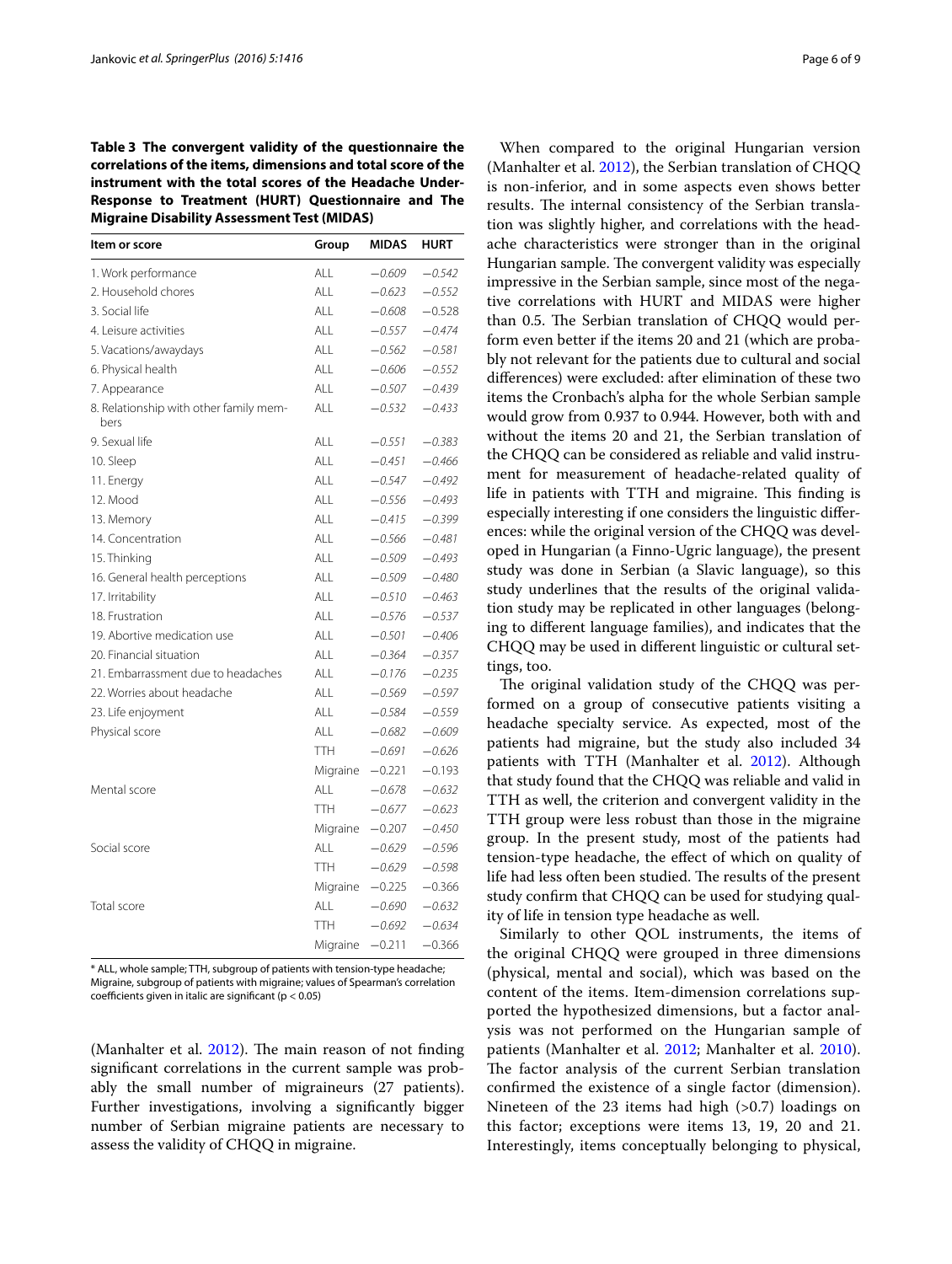| Item or score                             | TTH (mean $\pm$ SD) | Migraine (mean $\pm$ SD) | $p*$  |
|-------------------------------------------|---------------------|--------------------------|-------|
| 1. Work performance                       | $61.77 \pm 26.98$   | $43.52 \pm 27.38$        | 0.002 |
| 2. Household chores                       | $61.77 \pm 27.48$   | $38.89 \pm 27.15$        | 0.000 |
| 3. Social life                            | $61.64 \pm 28.54$   | $42.59 \pm 24.82$        | 0.001 |
| 4. Leisure activities                     | $56.48 \pm 60.76$   | 37.04 ± 28.05            | 0.000 |
| 5. Vacations/awaydays                     | 70.77 ± 32.03       | $46.30 \pm 35.15$        | 0.001 |
| 6. Physical health                        | $60.32 \pm 30.39$   | 37.04 ± 28.90            | 0.000 |
| 7. Appearance                             | $59.13 \pm 32.30$   | 32.41 ± 29.27            | 0.000 |
| 8. Relationship with other family members | $62.96 \pm 29.92$   | $46.30 \pm 29.17$        | 0.006 |
| 9. Sexual life                            | $68.39 \pm 32.35$   | 44.44 ± 30.48            | 0.000 |
| 10. Sleep                                 | $60.58 \pm 31.16$   | $45.37 \pm 34.69$        | 0.019 |
| 11. Energy                                | $49.07 \pm 46.01$   | $27.78 \pm 24.35$        | 0.000 |
| 12. Mood                                  | 47.49 ± 31.00       | $24.07 \pm 22.45$        | 0.000 |
| 13. Memory                                | $68.25 \pm 26.12$   | $54.63 \pm 34.69$        | 0.046 |
| 14. Concentration                         | 54.37 ± 61.97       | $36.11 \pm 29.69$        | 0.001 |
| 15. Thinking                              | $61.90 \pm 26.99$   | $45.37 \pm 31.04$        | 0.009 |
| 16. General health perceptions            | $66.93 \pm 29.92$   | $60.19 \pm 29.63$        | 0.238 |
| 17. Irritability                          | $64.02 \pm 29.88$   | $38.89 \pm 32.03$        | 0.000 |
| 18. Frustration                           | 50.40 ± 28.77       | $21.30 \pm 23.72$        | 0.000 |
| 19. Abortive medication use               | $41.27 \pm 30.89$   | $14.81 \pm 25.25$        | 0.000 |
| 20. Financial situation                   | 70.11 ± 44.13       | $68.52 \pm 37.08$        | 0.909 |
| 21. Embarrassment due to headaches        | 87.96 ± 38.82       | $84.26 \pm 29.54$        | 0.489 |
| 22. Worries about headache                | $60.71 \pm 32.22$   | 38.89 ± 28.87            | 0.001 |
| 23. Life enjoyment                        | $64.15 \pm 29.31$   | $42.59 \pm 24.82$        | 0.000 |
| Physical dimension                        | $60.02 \pm 23.87$   | $39.58 \pm 21.12$        | 0.000 |
| Mental dimension                          | $60.83 \pm 22.42$   | $41.39 \pm 20.38$        | 0.000 |
| Social dimension                          | $64.39 \pm 27.39$   | 48.15 $\pm$ 25.91        | 0.000 |
| Total score                               | $61.32 \pm 22.37$   | $42.23 \pm 20.62$        | 0.001 |

<span id="page-6-0"></span>**Table 4 The discriminative validity of the questionnaire: scores for individual items, dimensions and whole CHQQ questionnaire in the tension-type headache group versus the migraine group**

\* TTH, subgroup of patients with tension-type headache; Mann–Whitney tests; significant differences (p < 0.05) are marked in italic

mental and social aspects of QOL all loaded on this factor, which therefore could be called 'general effects of headache'. The factor analysis performed on the TTH patients showed a remarkably similar picture, with two more items (9 and 17) not having sufficient loadings on this factor. On the other hand, the factor analysis of the migraine patients showed an additional factor with significant loadings of items 20 and 21. Interestingly, these are the items that may have a smaller effect on Serbian patients' QOL due to sociocultural reasons, as discussed above. However, due to the small number of migraine patients in our sample, drawing conclusions about the factor structure of CHQQ in migraine would not be legitimate.

Apart from interpretation restrictions due to the sample size (see below), the single-factor solution of the factor analysis of the whole sample and also of the TTH patients is not entirely unexpected. A quite similar result was found in a study about the psychometric properties

of the Stagnation Scale in medication overuse headache patients (Innamorati et al. [2015\)](#page-8-18), where structural equation modeling of the data indicated the presence of a general factor common to all the items of the Stagnation Scale and three specific latent factors underlying groups of its items. Performing structural equation modeling of CHQQ on a larger Serbian dataset could help us understand whether, apart from the common factor, other latent factors are at play.

The main limitation of the present study is the sample size, which calls for the cautious interpretation of our findings in two instances. First, the ratio of the total number of subjects and the items in the CHQQ is 9.4, adding an element of uncertainty about the legitimacy of performing factor analysis. In a paper about the best practices in exploratory factor analysis, the authors cite a frequently used rule of the thumb requiring a 10 or higher subject:item ratio. Interestigly, this requirement was not met by more than 60 % of 303 research articles surveyed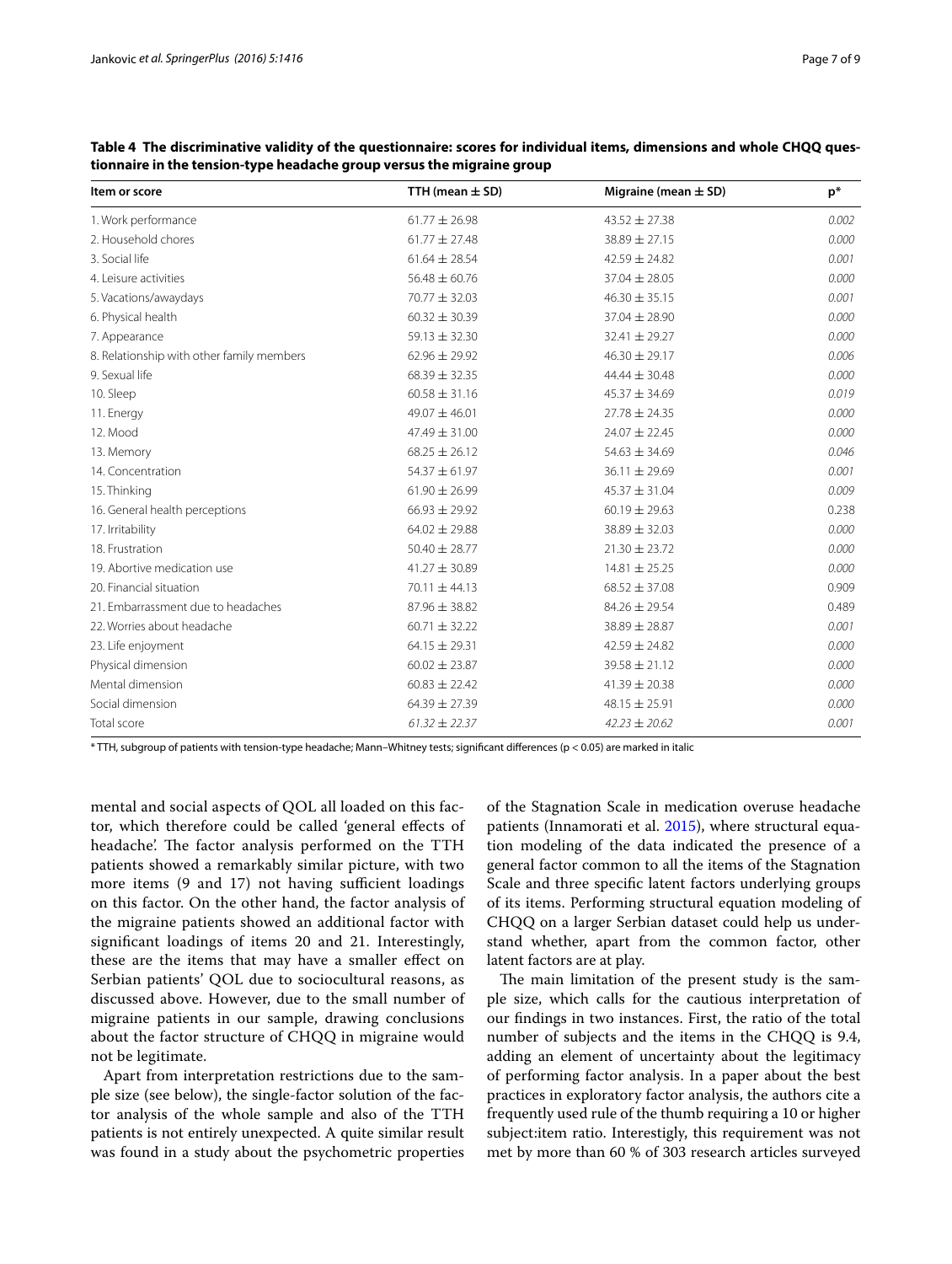by the authors (Costello and Osborne [2005](#page-8-19)). As the present study also fails to reach an adequate subject:item ratio (and this ratio is even smaller in the two diagnostic groups), our results about the factor structure of the CHQQ may not reflect the true structure and should be verified on samples of an adequate size.

We therefore suggest that in further studies of the CHQQ, both the original (3-dimension) and the above single-dimension structures should be examined. The agreement about the final number of dimensions of the CHQQ should await further studies in other populations and headache types, with an adequate number of patients in all diagnostic subgroups.

The second limiting aspect of the sample size is the small number of migraineurs, which precluded gathering a complete picture about performance of the Serbian translation in patients with migraine. This limitation was caused by the site where the study was performed: as opposed to most validation studies, which had been carried out in tertiary headache centers, the present study was performed in a primary healthcare facility, involving patients who had been diagnosed with either migraine or tension type headache by a neurologist, but not necessarily presenting because of their headache problem. While further testing of the CHQQ in Serbian migraineurs is necessary to conclude its validation for migraine, and studies in tertiary centres may profit from a higher probability of correct diagnosis, we think the primary care setting is actually an advantage in two regards. First, the proportions of TTH and migraine in the sample reflect the significantly higher prevalence of TTH than that of migraine in general population (Zebenholzer et al. [2015;](#page-8-1) Vlajinac et al. [2004\)](#page-8-20). Second, the results are probably less affected by the selection bias that one is likely to have when studying patients in a tertiary headache center (where patients with more severe conditions are probably overrepresented), and the CHQQ results are probably closer to those of an 'average' patient suffering from TTH or migraine, respectively. The difference between the settings of the present and the Hungarian validation study may also explain why Serbian patients (both the migraine and TTH groups) had numerically higher CHQQ scores than their Hungarian counterparts.

A further limitation of our study is the fact that we did not formally check depression and anxiety in the sample. Although three patients reported medically treated depression, previous research suggests that the prevalence of underlying psychopathology is much higher in headache sufferers (Pompili et al. [2010\)](#page-8-2), and this is probably true also for our sample. In similar validation studies (Seo and Park [2015a;](#page-8-21) [b](#page-8-22)) the prevalence of major depressive disorder and generalized anxiety disorder were found to be 29 and 22 %, respectively. Health and QOL perceptions of headache patients also suffering from depression or anxiety disorder seem to be less favorable than those of patients not harboring any psychopathology (Lanteri-Minet et al. [2005;](#page-8-3) Risal et al. [2016\)](#page-8-4). In fact, depression emerged as the strongest predictor in a study analyzing the effect of mood disorders, disability, clinical and psychosocial factors on QOL (Kim and Park [2014](#page-8-23)). This should be taken into account when interpreting our data. On the other hand, the psychological testing of our patients would either have meant face-to-face interviews, or further increasing responder burden by adding validated questionnaires. None of these seemed feasible to us.

In conclusion, with the above discussed limitations, the current study indicates that the Serbian translation of CHQQ is a reliable and valid specific instrument for measuring headache-related quality of life in patients with TTH and may have adequate psychometric properties in patients with migraine. Further studies are necessary to confirm the usefulness of this instrument in Serbian patients suffering from migraine, and to explore its suitability for other types of headache.

#### **Authors' contributions**

SMJ participated in the design of the study, drafted and corrected the manuscript, and collected and analyzed the data. MA and RZZ drafted the manuscript and collected and analyzed the data. MV critically commented the draft of the manuscript and participated in the design of the study. ÉC and TG drafted and corrected the manuscript. CE created the research concept and the study design, drafted and corrected the manuscript. All authors read and approved the final manuscript.

#### **Author details**

<sup>1</sup> Faculty of Medical Sciences, University of Kragujevac, Kragujevac, Serbia. <sup>2</sup> János Szentágothai Doctoral School of Neurosciences, Semmelweis University, Budapest, Hungary. <sup>3</sup> Department of Neurology, Faculty of General Medicine, Semmelweis University, Balassa Str. 6, Budapest 1083, Hungary.

#### **Acknowledgements**

The authors are grateful to Mrs. Helena Šifler Zekic and to Mrs. Anamarija Garabandic for translating the CHQQ questionnaire from Hungarian to Serbian independently, to Mr. Kristóf Maucha for the Serbian-Hungarian back-translation, and to Dr. Natasa Nikolić, Dr. Danica Bacanin, Dr. Biljana Novaković, Dr. Marija Senić and Dr. Olivera Lazarević for their precious help with recruiting and surveying patients participating in this study. This study was partially supported by the Grant No. 175007 from Serbian Ministry of Education and by the Grant No 404 from Montenegrin Ministry of Science.

#### **Competing interests**

CE is the principal author and copyright holder of the original CHQQ questionnaire. The other authors declare that they have no competing interests.

Received: 19 July 2016 Accepted: 19 August 2016 Published online: 24 August 2016

#### **References**

<span id="page-7-0"></span>Buse DC, Sollars CM, Steiner TJ, Jensen RH, Al Jumah MA, Lipton RB (2012) Why HURT? A review of clinical instruments for headache management. Curr Pain Headache Rep 16(3):237–254